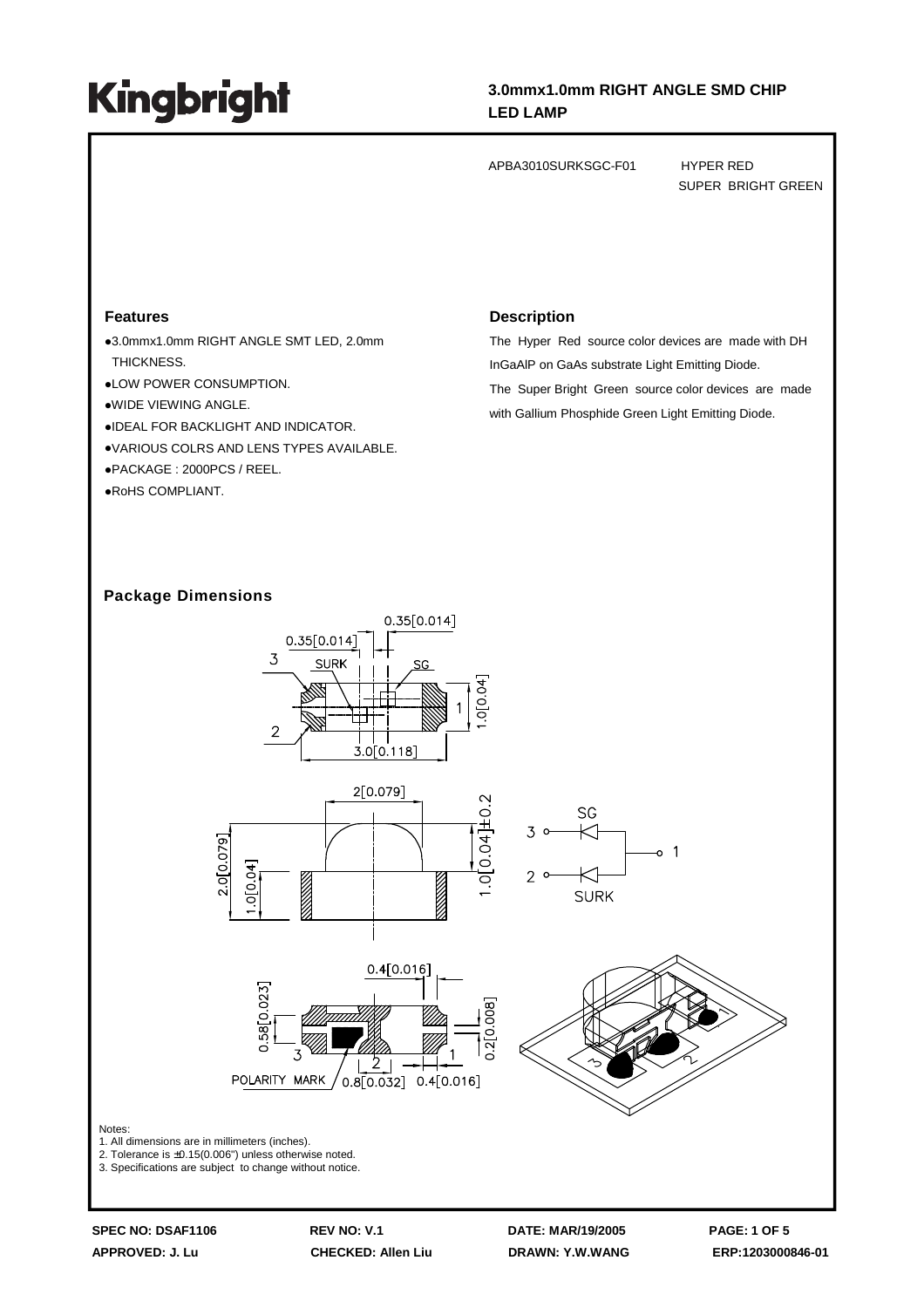| <b>Selection Guide</b> |                     |                          |                    |                    |      |                  |  |  |  |
|------------------------|---------------------|--------------------------|--------------------|--------------------|------|------------------|--|--|--|
|                        | Part No.            | <b>Dice</b>              | Lens Type          | Iv (mcd)<br>@ 20mA |      | Viewing<br>Angle |  |  |  |
|                        |                     |                          |                    | Min.               | Typ. | $2 \theta 1/2$   |  |  |  |
|                        | APBA3010SURKSGC-F01 | HYPER RED (InGaAIP)      | <b>WATER CLEAR</b> | 110                | 200  | $140^\circ$      |  |  |  |
|                        |                     | SUPER BRIGHT GREEN (GaP) |                    | 4                  | 12   |                  |  |  |  |

Note:

1. θ1/2 is the angle from optical centerline where the luminous intensity is 1/2 the optical centerline value.

#### **Electrical / Optical Characteristics at TA=25°C**

| Symbol               | <b>Parameter</b>         | <b>Device</b>                   | Typ.        | Max.       | <b>Units</b> | <b>Test Conditions</b> |  |
|----------------------|--------------------------|---------------------------------|-------------|------------|--------------|------------------------|--|
| $\lambda$ peak       | Peak Wavelength          | Hyper Red<br>Super Bright Green | 650<br>565  |            | nm           | $IF=20mA$              |  |
| λD                   | Dominant Wavelength      | Hyper Red<br>Super Bright Green | 635<br>568  |            | nm           | $IF=20mA$              |  |
| $\Delta \lambda$ 1/2 | Spectral Line Half-width | Hyper Red<br>Super Bright Green | 28<br>30    |            | nm           | $IF=20mA$              |  |
| C                    | Capacitance              | Hyper Red<br>Super Bright Green | 35<br>15    |            | pF           | $VF=0V$ : $f=1MHz$     |  |
| <b>VF</b>            | <b>Forward Voltage</b>   | Hyper Red<br>Super Bright Green | 1.95<br>2.2 | 2.5<br>2.5 | v            | $IF=20mA$              |  |
| lR.                  | <b>Reverse Current</b>   | All                             |             | 10         | uA           | $V_R = 5V$             |  |

#### **Absolute Maximum Ratings at TA=25°C**

| <b>Parameter</b>                | Hyper Red<br><b>Super Bright Green</b> |     | <b>Units</b> |  |  |
|---------------------------------|----------------------------------------|-----|--------------|--|--|
| Power dissipation               | 170                                    | 105 | mW           |  |  |
| DC Forward Current              | 30                                     | 25  | mA           |  |  |
| Peak Forward Current [1]        | 185                                    | 140 | mA           |  |  |
| <b>Reverse Voltage</b>          | 5                                      | b   |              |  |  |
| Operating / storage Temperature | -40°C To +85°C                         |     |              |  |  |

Note:

1. 1/10 Duty Cycle, 0.1ms Pulse Width.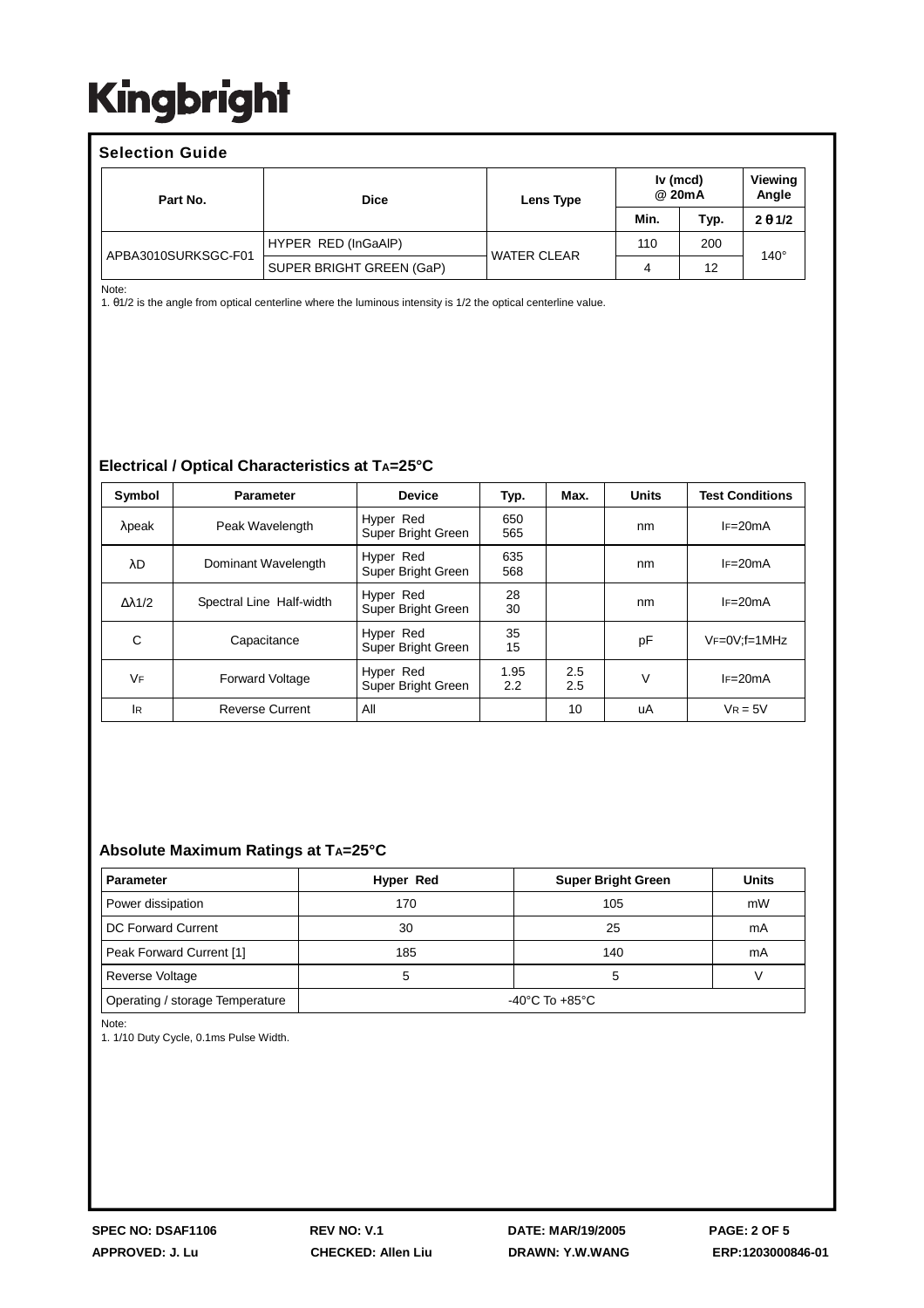

**APPROVED: J. Lu CHECKED: Allen Liu DRAWN: Y.W.WANG ERP:1203000846-01**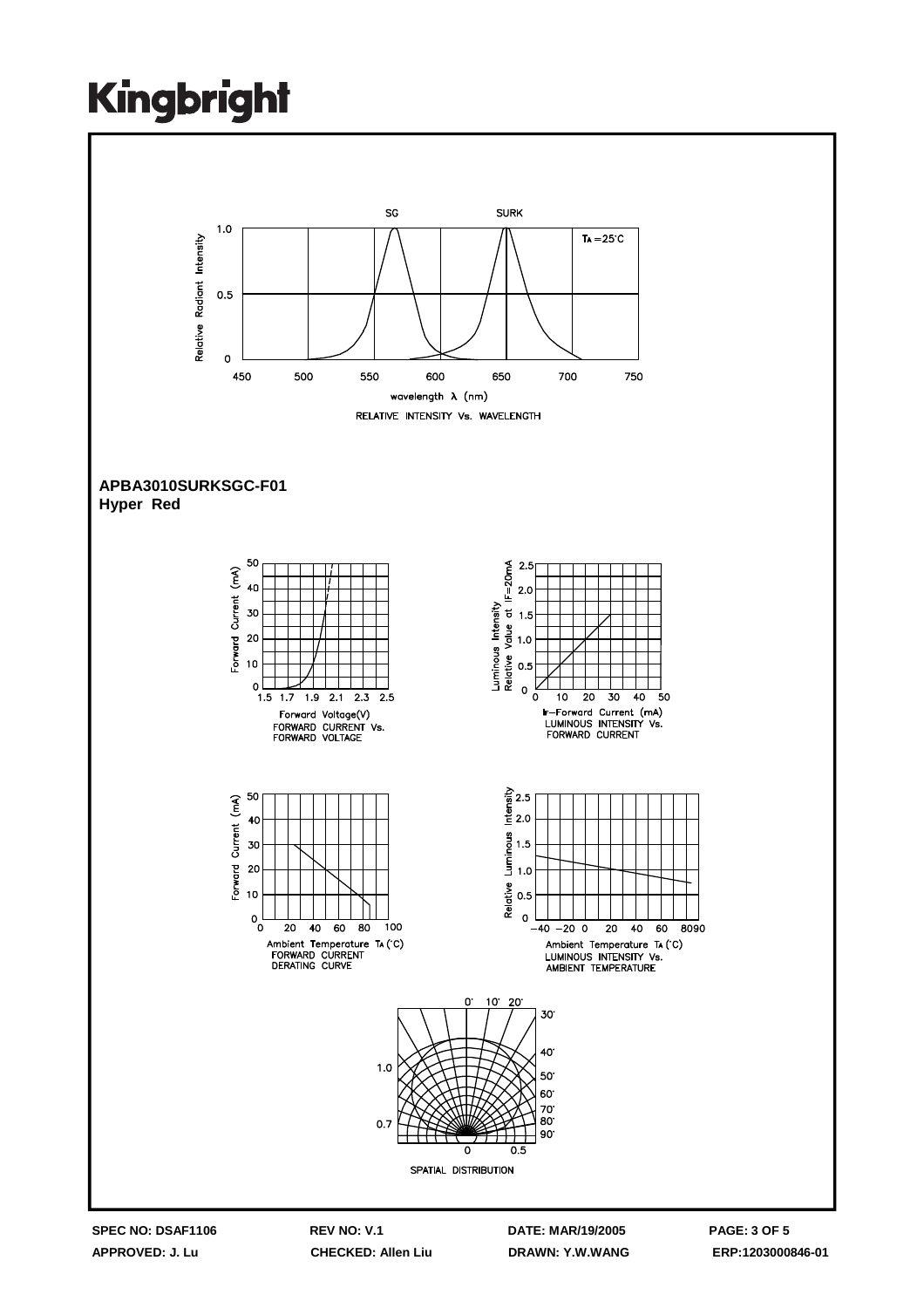### **Super Bright Green**

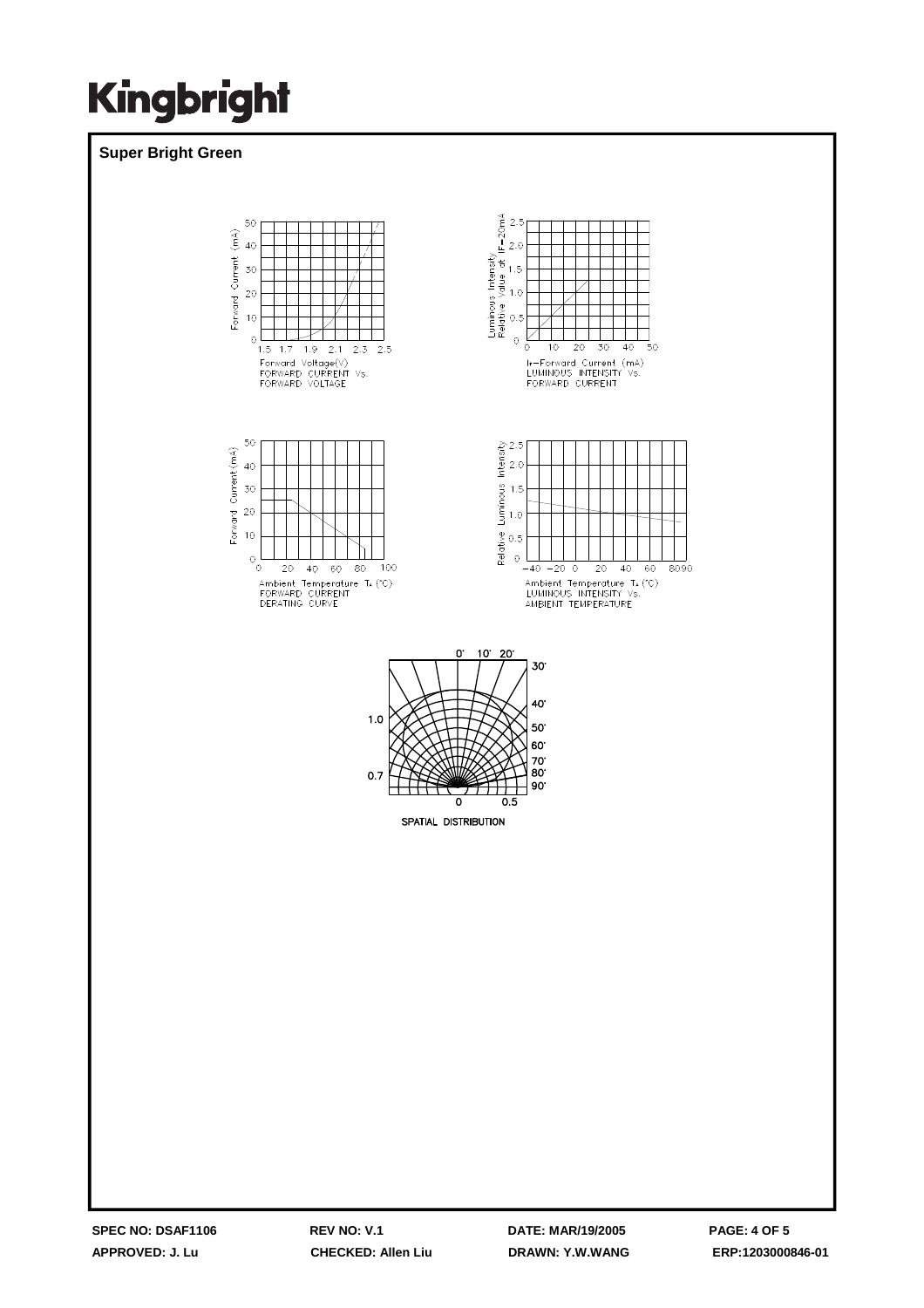

3. Forward Voltage: +/-0.1V

Note: Accuracy may depend on the sorting parameters.

**APPROVED: J. Lu CHECKED: Allen Liu DRAWN: Y.W.WANG ERP:1203000846-01**